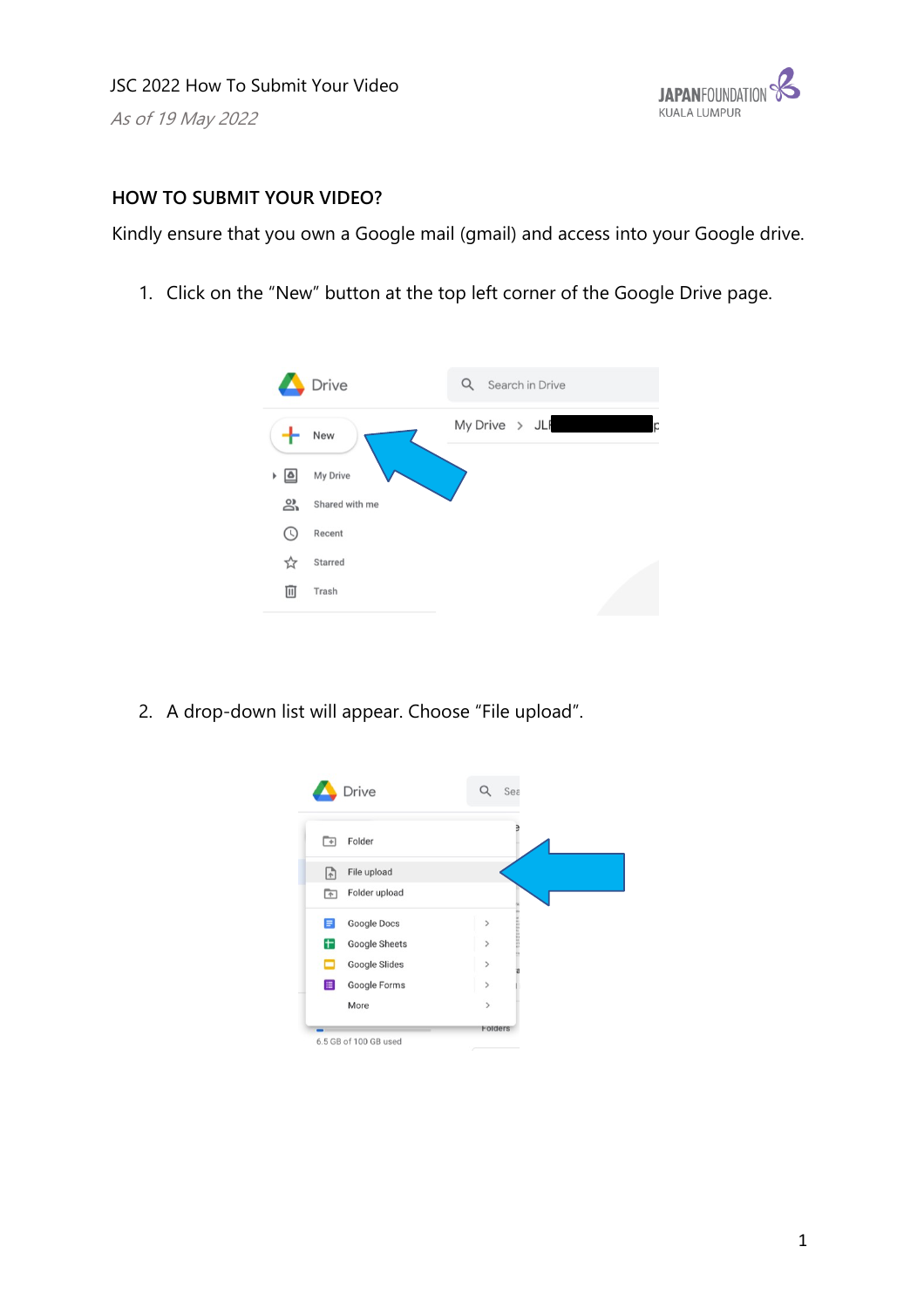

3. Choose the video file you would like to upload from your device.

(Image is just an example of a file in a device)

|  | <b>Favourites</b><br><b>O</b> Recents | <b>DI 三 v 霊 v ■J</b>    | pea<br>Q Search         |             |  |
|--|---------------------------------------|-------------------------|-------------------------|-------------|--|
|  | A Applicati                           | Name                    | <b>Date Modified</b>    | $\vee$ Size |  |
|  | Documents                             | Group Name] [Title].mov | 10 August 2020 at 10:54 | 578.2       |  |
|  | Desktop                               |                         |                         |             |  |
|  | © Downloads                           |                         |                         |             |  |
|  | $0$ ?                                 |                         |                         |             |  |

4. Once upload has been completed, right click on the file, and choose "Get link". Alternatively, you may also click the "Get link" button at the top menu as shown below.

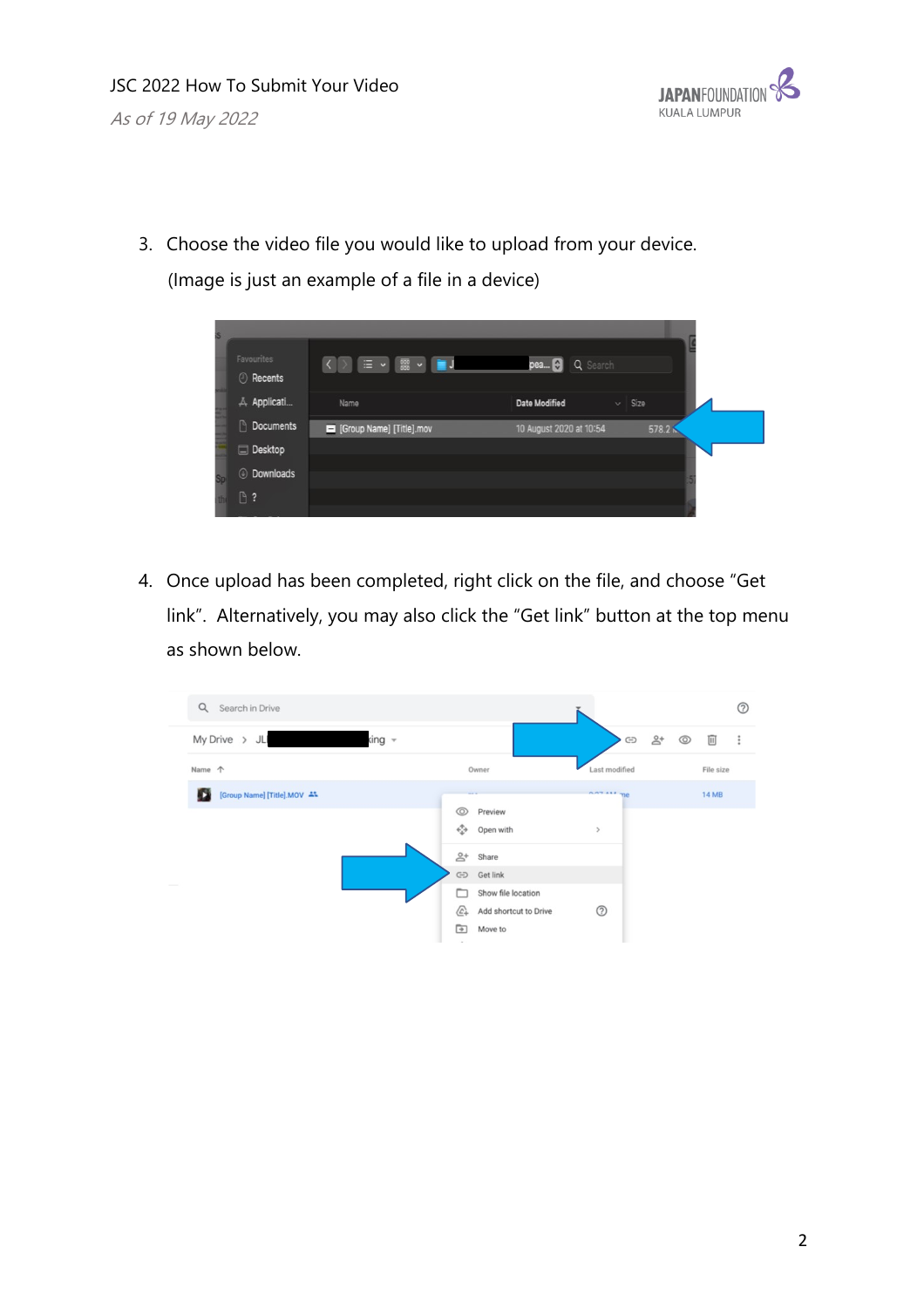

5. A dialogue box will appear. Click on "Restricted" and change to "Anyone with the link".



6. Change "Viewer" to "Editor" by clicking the box.